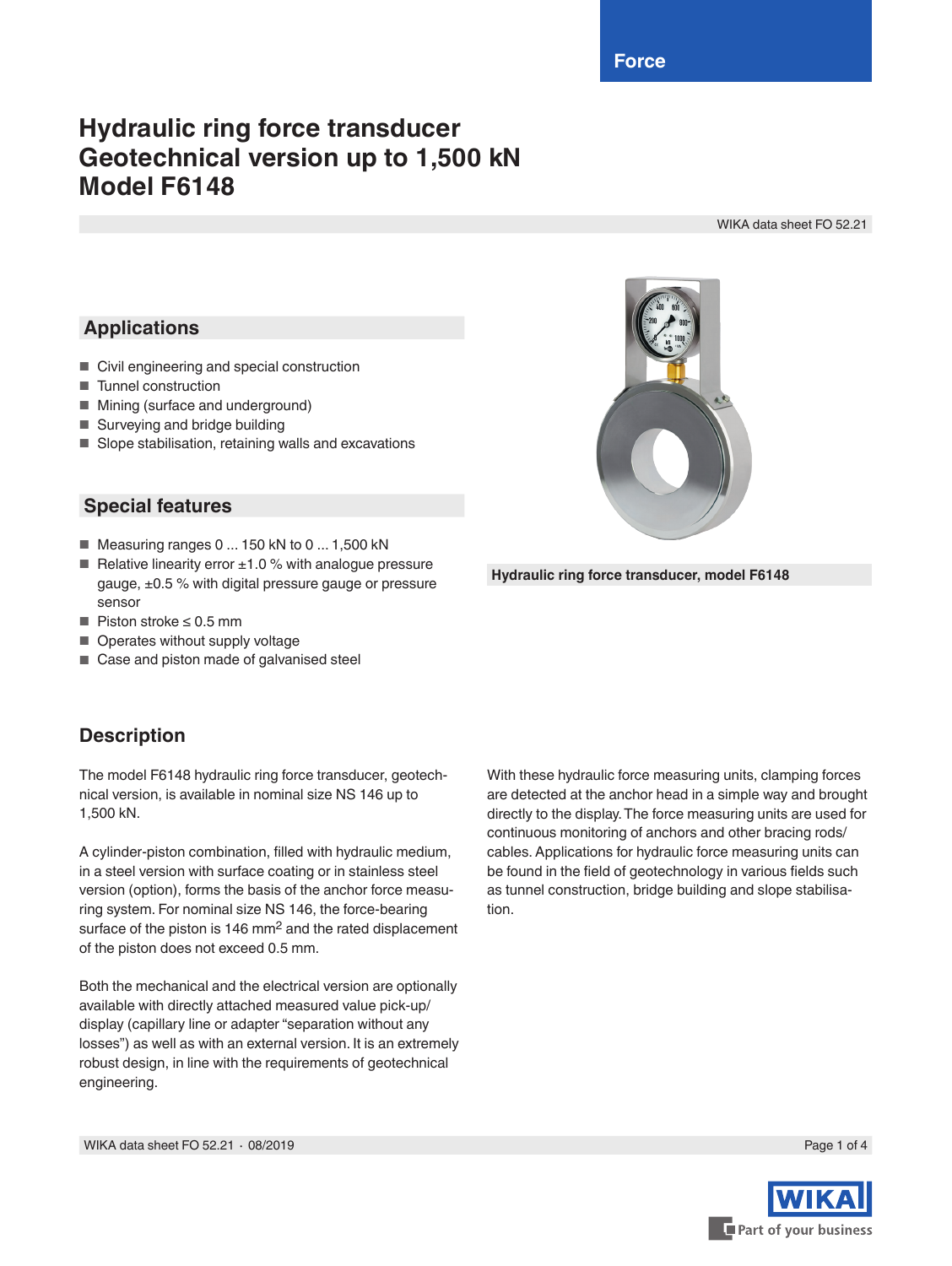## **Specifications per VDI/VDE/DKD 2638**

| <b>Model F6148</b>                                                                                                                 |                                                                                                                                                                |  |
|------------------------------------------------------------------------------------------------------------------------------------|----------------------------------------------------------------------------------------------------------------------------------------------------------------|--|
| Rated force F <sub>nom</sub>                                                                                                       | 0  150 kN to 0  1,500 kN                                                                                                                                       |  |
| <b>Nominal size</b>                                                                                                                | <b>NS 146</b>                                                                                                                                                  |  |
| <b>Display</b><br>■ Standard<br>■ Option                                                                                           | Pressure gauge 23x.50 (NS 100)<br>Digital pressure gauge DG-10<br>Pressure sensor (on request)                                                                 |  |
| Relative linearity error d <sub>lin</sub><br>■ Standard<br>■ Option                                                                | $\leq \pm 1.0$ % F <sub>nom</sub> (analogue display)<br>$\leq \pm 0.5$ % F <sub>nom</sub> (pressure sensor/digital pressure gauge)                             |  |
| Temperature effect on<br>$\blacksquare$ the characteristic value TK <sub>c</sub><br>$\blacksquare$ the zero signal TK <sub>0</sub> | 1 % $F_{\text{nom}}$ /10 K<br>1 % $F_{\text{nom}}$ /10 K                                                                                                       |  |
| Limit force $F_L$                                                                                                                  | 100 % $F_{nom}$                                                                                                                                                |  |
| Breaking force F <sub>B</sub>                                                                                                      | $> 130 \% F_{nom}$                                                                                                                                             |  |
| Rated displacement S <sub>nom</sub>                                                                                                | $< 0.5$ mm                                                                                                                                                     |  |
| Rated temperature range $B_{T, nom}$                                                                                               | $-30+60$ °C                                                                                                                                                    |  |
| Ingress protection (per EN/IEC 60529)<br>Analogue display<br>■ Pressure sensor/digital pressure gauge                              | IP <sub>65</sub><br>IP67                                                                                                                                       |  |
| Case<br>■ Standard<br>■ Option                                                                                                     | Steel, galvanised<br>Stainless steel                                                                                                                           |  |
| <b>Piston</b><br>■ Standard<br>■ Option                                                                                            | Steel, galvanised<br>Stainless steel                                                                                                                           |  |
| <b>Guard bracket</b><br>■ Analogue display<br>■ Pressure sensor/digital pressure gauge                                             | yes<br>optional                                                                                                                                                |  |
| <b>Mounting type</b><br>■ Analogue display<br>■ Pressure sensor/digital pressure gauge<br>■ Option                                 | direct<br>direct<br>Capillary, measuring hose for "separation without any losses"                                                                              |  |
| Analogue output<br>■ Supply voltage<br>■ Load<br>Electrical connection<br>■ Option                                                 | 420 mA, 2-wire, DC 0  30 V for current output<br>$\leq$ (UB - 6 V)/0.024 A<br>Circular connector M12 x 1, 4-pin<br>Hand-held measuring instrument ViSens E3908 |  |
| <b>Fill fluid</b>                                                                                                                  | Glycerine 70 %, water 30 %                                                                                                                                     |  |
| <b>Force introduction</b>                                                                                                          | as full-faced as possible, min. 75 % of the piston diameter                                                                                                    |  |
| Weight in kg                                                                                                                       | 13.5                                                                                                                                                           |  |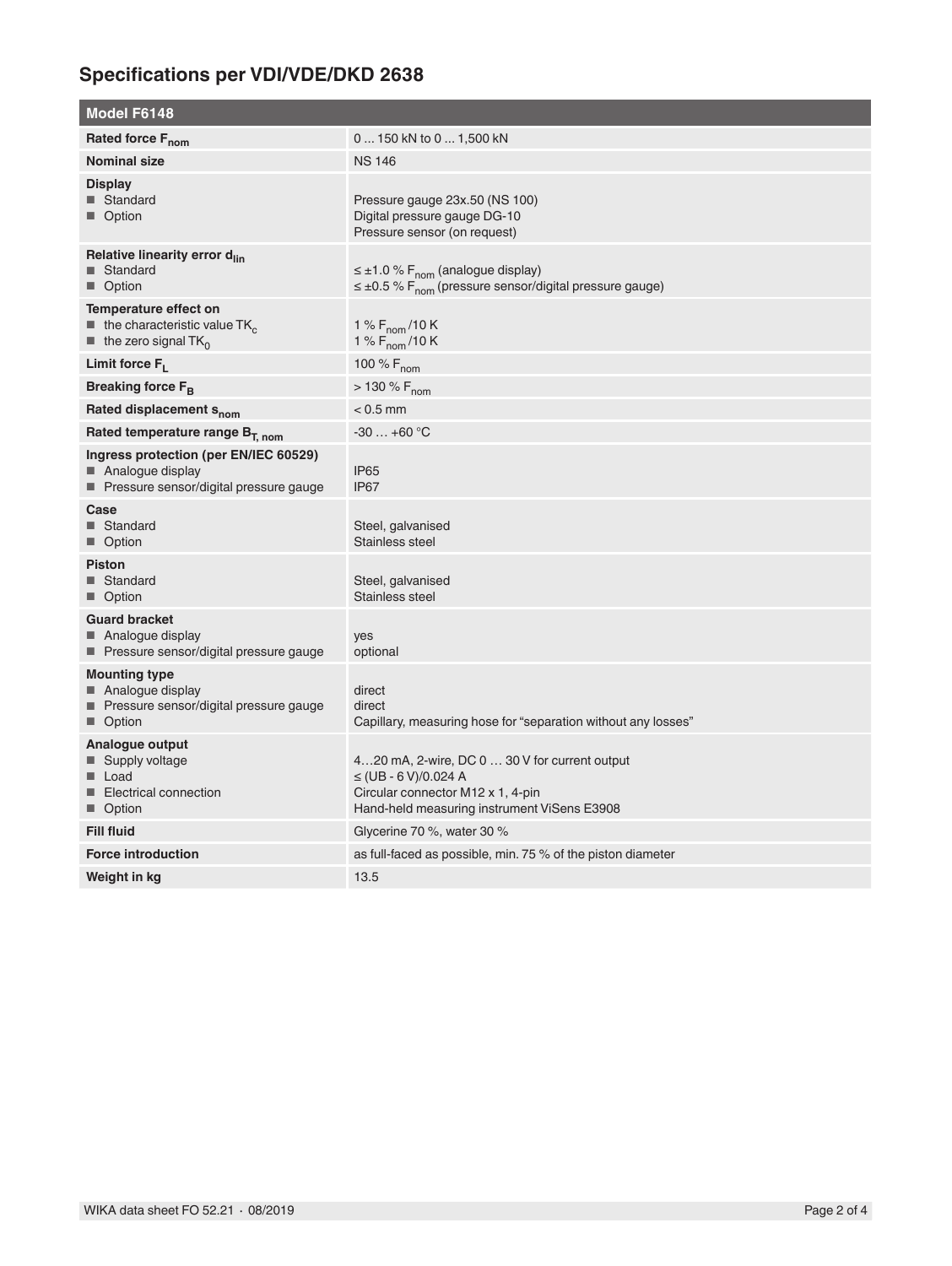#### **Dimensions in mm**





The sealed threaded connections of the hydraulic force transducer must not be loosened! Non-compliant handling invalidates the warranty and a measuring function is no longer assured.